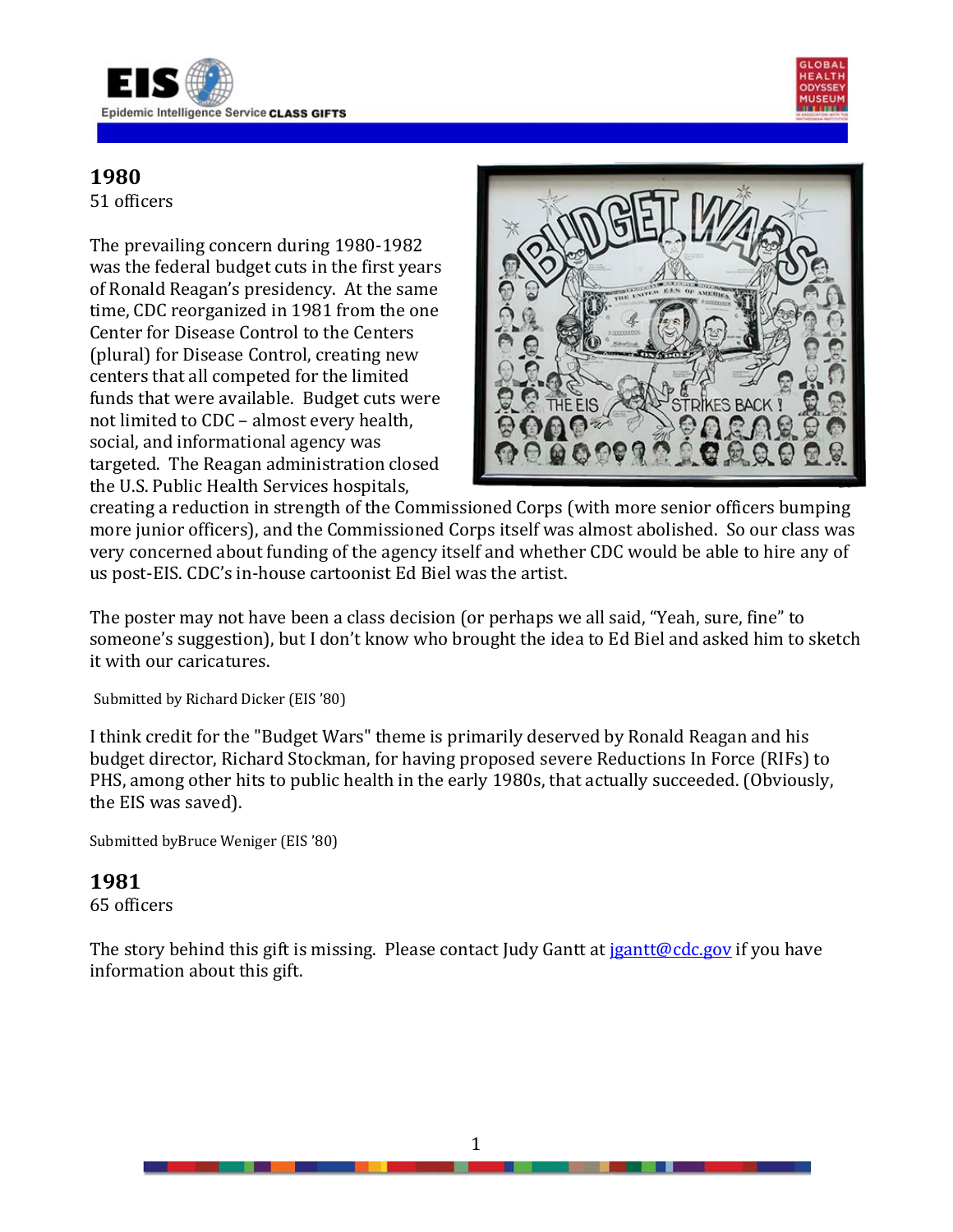



49 officers

We started EIS in July, 1982. Reagan had been in office for just over a year when we started. Even though the AIDS epidemic was unfolding during EIS, Reagan was virtually silent about it.

For a while the American government completely ignored the emerging AIDS epidemic. In a press briefing at the White House in 1982, a journalist asked a spokesperson for President Reagan *"…does the President have any reaction to the announcement – the Center for Disease Control in Atlanta, that AIDS is now an epidemic and have over 600 cases?"* The spokesperson responded - *"What's AIDS?"* To a question about whether the President, or



anybody in the White House knew about the epidemic, the spokesperson replied, *"I don't think so."*

It was not until more than a year after our EIS class graduated (17th September 1985), that President Reagan publicly mentioned AIDS for the first time, when he was asked about AIDS funding at a press conference. Critics were quick to ask why, if AIDS had been a 'top priority' among the government, the president had not mentioned it in public before.

In fact, on April 23rd, 1984, Margaret Heckler reported that the AIDS virus had been found, but controversy surrounded who actually made the discovery. A few other political issues also come to mind. Reagan appointed Koop as Surgeon General in early 1982, just as we started EIS. Much of his work was political (e.g., tobacco, AIDs, abortion). Also, Bill Foege (a CDC legend) was replaced by Jim Mason about half-way through our EIS. That may have been viewed as a political change of the guard, from the old CDC shoe-leather epi, to a Republican appointee from Utah (although in the end, Jim Mason's tenure was quite distinguished).

Submitted by Patrick Remington (EIS '82)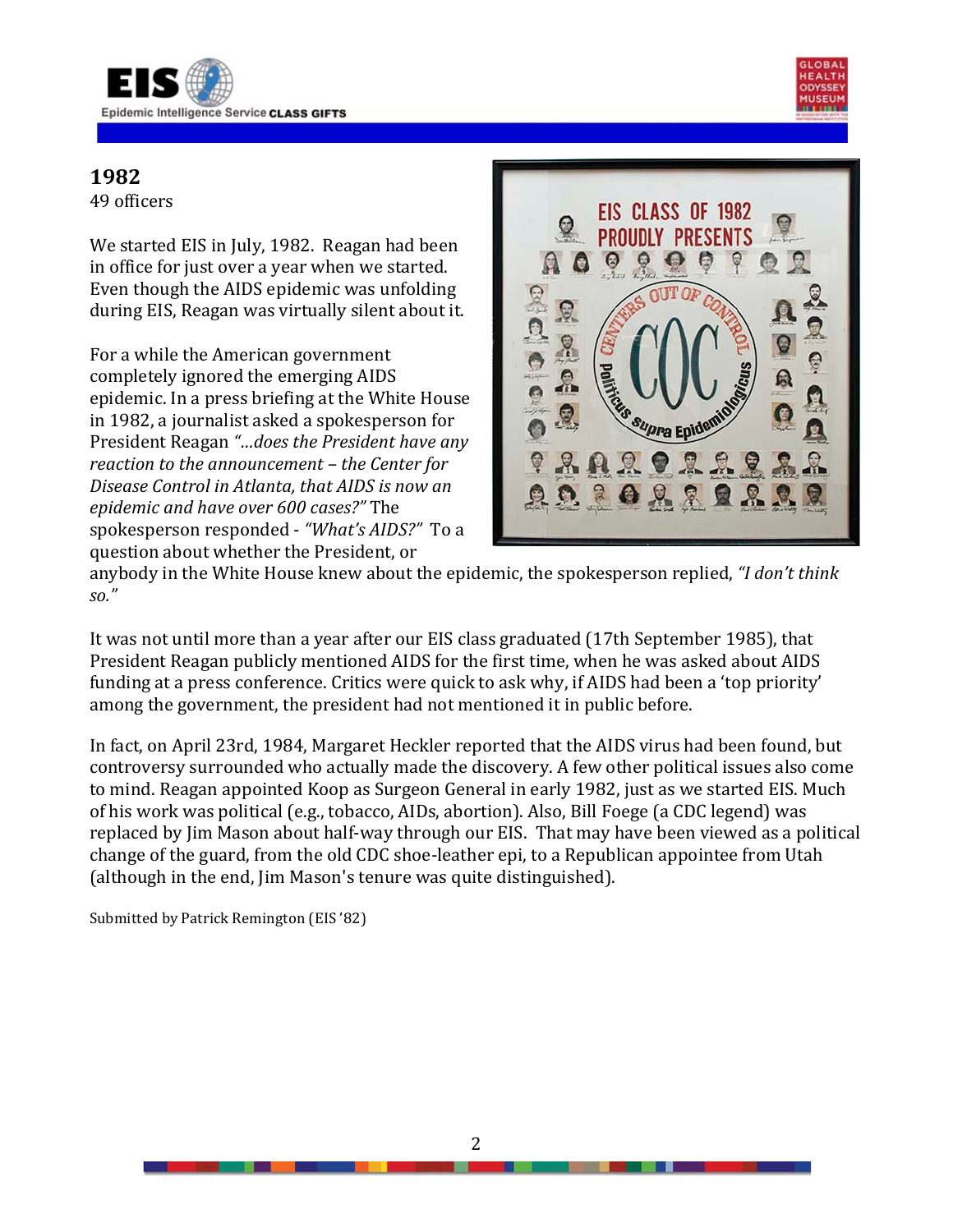

71 officers

The *MMWR* portrayed with our class picture represents a satirical publication consisting of a one sentence update of smallpox surveillance in week number 4,652 following it being declared eradicated. The report shows no cases, and the list of contributors consists of all the members of our EIS class. This was a spoof on CDC "resting on its laurels" by mentioning the one successful disease eradication campaign at every opportunity presented.

The caption in Latin means: "A biennium (2 years) with Carl, a lifetime with Hygeia."

The skit was by Mark Eberhart and Ann Hardy. She and I worked in what was then CDC's "AIDS Activity."

Submitted by Ken Castro (EIS '83)



Ken -- I agree with your recollection of the *MMWR*. In addition, I think the article served as a comment on the *MMWR*'s tendency at the time to list large numbers of "contributors" - seemingly defined more by geographical proximity to the events described rather than any effort they had put into the article, and, of course, except the EIS officer who actually wrote it.

Now, I may be making the following up, but I have a vague recollection of someone (maybe Mary Moreman) coming to us around or even after the time of the skit itself and asking "what about the gift?" I'm also thinking she got blank stares from us.

But, and this may be total confabulation, I'm thinking one of the skits was a musical number about an EIS officer seeking the path to glory investigating an outbreak of chronic diarrhea (the punch line was his Langmuir paper finding a highly significant association between chronic diarrhea and toilet use). A prop in the skit was a giant Q-tip-like swab he carried around swabbing everything. At one point the plan was to retrofit that as the "gift" (with all that it connoted) but I don't remember if that actually happened.

Submitted by David Fleming (EIS '83)

The Q-tip belonged to Mark Eberhardt's and Ann Hardy's act…. Stuart and I had this humongously large agar plate that I licked, while Stuart did a roll up and down the key board at the halfway point in the song. Parts I've forgotten, although Rob Tauxe immortalized it on a CD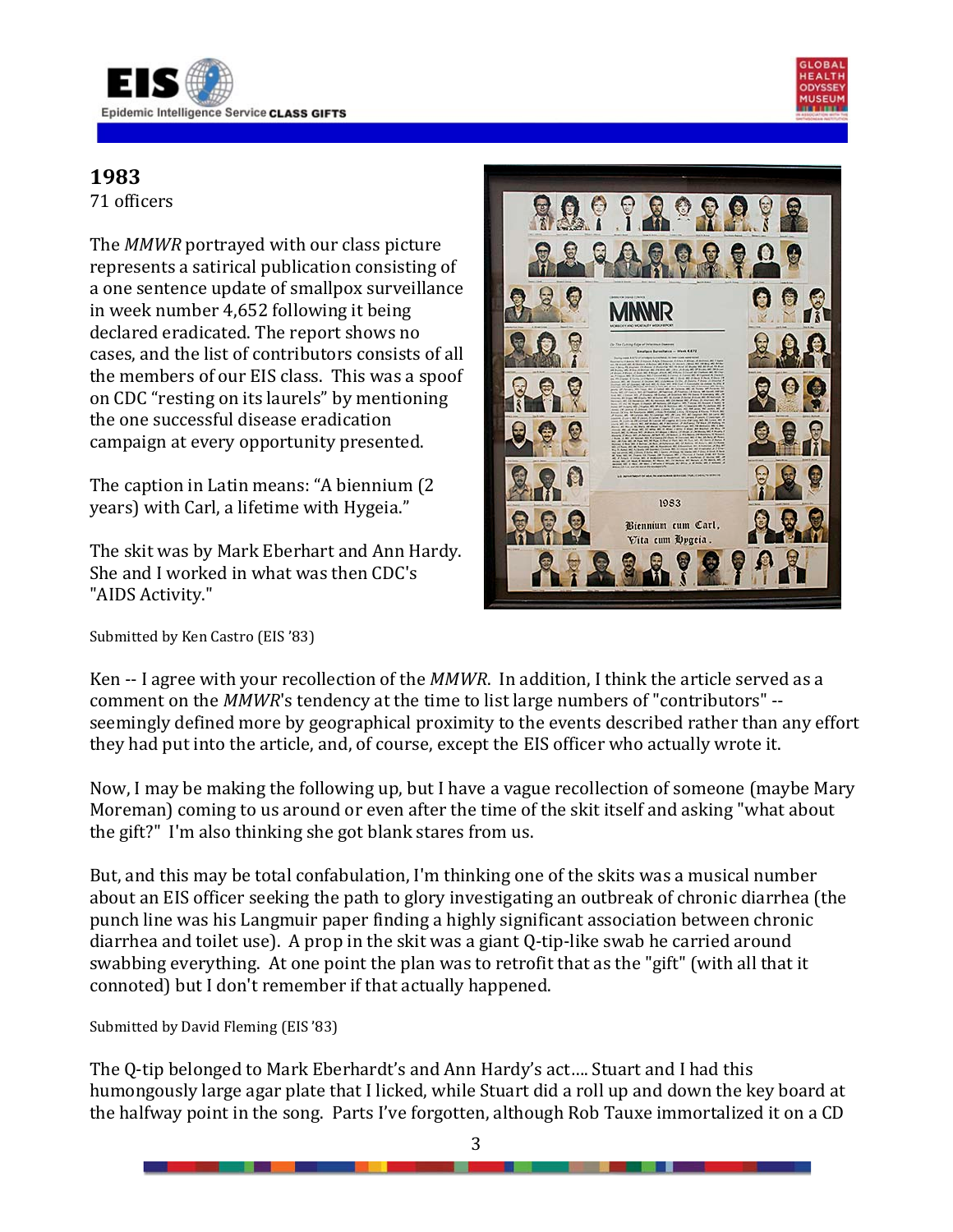



that I have somewhere, and I still sing it softly to myself before viewing any Tuesday morning seminar….here's what I remember:

"I'm afraid Valdosta's made of Sweet Georgia Brown, If you took what's not been cooked, you got Sweet Georgia Brown, They all cry and wanna die when they get Sweet Georgia Brown, I'll tell you just why, My abstract don't lie, (not much)

If you took what's not been cooked, you got Sweet Georgia Brown, It's a shame, but what's to blame for Sweet Georgia Brown? The chicken, ice cream, or just the town? Can you tell me where the agent's gone? And can you tell me, now, where's the john? Georgia claimed it, and I named it Sweet Georgia Brown"

Submitted by Terry Chorba (EIS '83)

As I recall it through the dim mists of fading memory, Ken and Dave are correct. One day, after the EIS skits were over, I think, somebody came to us and said, "What about the class gift?" Dave is no doubt correct; it was probably Mary Moreman. Carl Tyler mentioned to somebody the lack of a gift from our class and was not pleased about the omission.

I created the framed presentation. I remember laying out the poster on the dining room table at Dan Fishbein's house (EIS '83), where I was living, and rubber gluing all the photographs. I think it was my idea to add the Latin phrase, "Biennium cum Carl, Vita cum Hygeia." I called a Latin professor at Emory to make sure I got it right. Ken is correct on the English translation. I think a few of us went to Carl's office and presented it to him. We were forgiven.

The fake *MMWR* on smallpox was the cover of the program at the annual EIS skits for our class year. I think Suzanne Smith (EIS '83) had a hand in creating it. The list of names appears to be a real list of all the people who did work on smallpox eradication.

Submitted by Fred Shaw (EIS '83)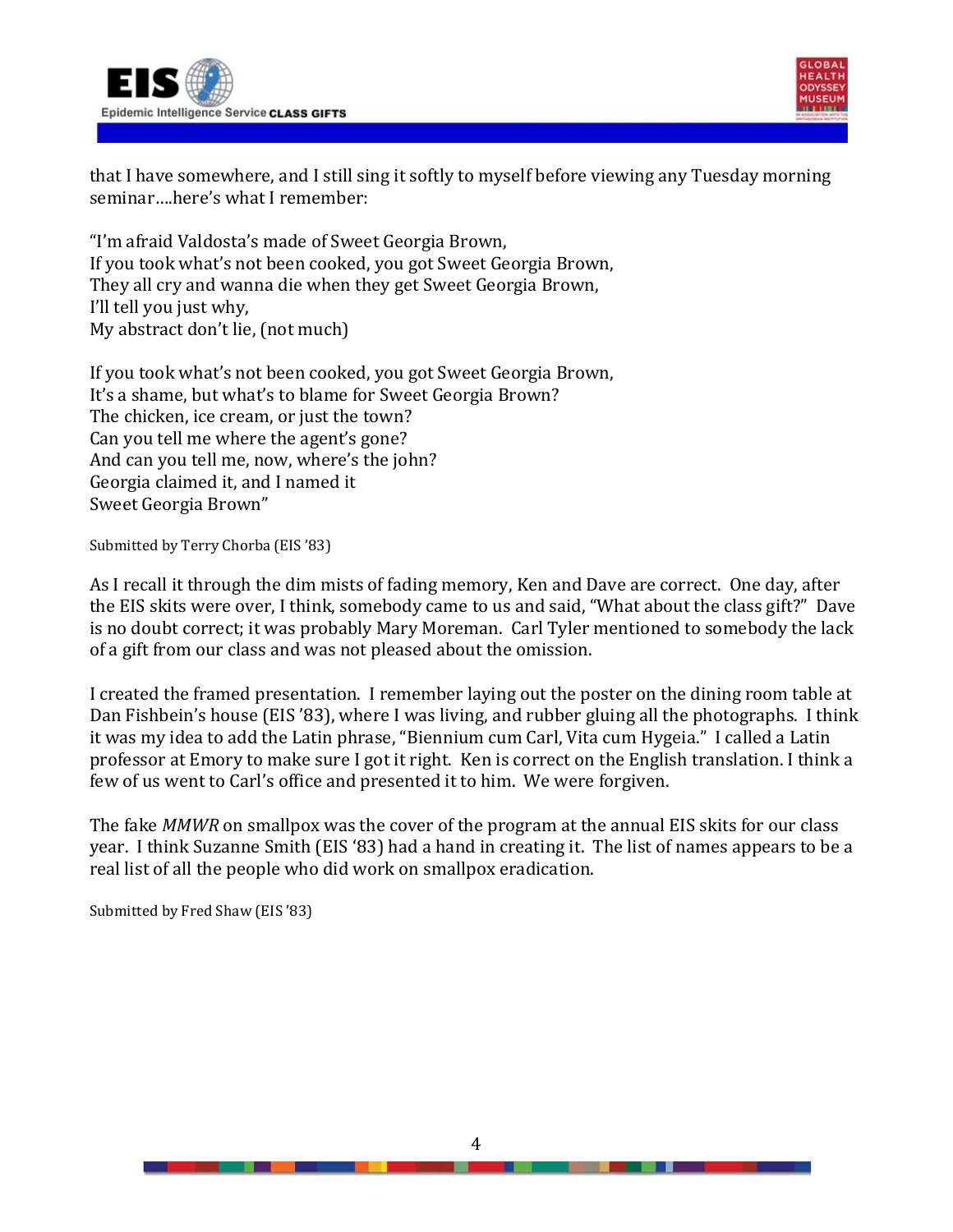



61 officers

The story behind this gift is missing. Please contact Judy Gantt at [jgantt@cdc.gov](mailto:jgantt@cdc.gov) if you have information about this gift.



## **1985**

69 officers

My memory is that the lightning bolt was related to the following: During our EIS Summer Course field exercise, we conducted a telephone survey which led to observation/testing of fire detectors in homes. During the one evening when we were scheduled to conduct the telephone survey, we were in offices spread throughout Building 1 at Clifton Road. Our phone survey was in progress when a severe thunderstorm with lightning occurred, and the electricity in Building 1 went out. However, to keep to our tight timeline, we had no choice but to forge ahead, so we conducted the telephone survey basically in the dark using flashlights, etc. The publishing of this study was coordinated by Jim Mendlein from our class and was published in the *MMWR* during the



time that Mike Gregg was Editor (Prevalence of smoke detectors in private residences--DeKalb Country, Georgia, 1985. CDC, *MMWR* 1986;35:445-448). Our class T-shirt that we all wore on skit night at our EIS "graduation" was red and also had a black lightning bolt on it.

Finally, my memory is that Carl's cowboy motif is related to Carl's "sabbatical" at the Oklahoma State Health Department during our EIS tenure. My understanding is that as Director of the EIS Program, Carl wanted to stay in touch with EISO issues, as well as federal/state relation issues by spending some time in a field location which had a current EISO.

Submitted by Polly Marchbanks (EIS '85)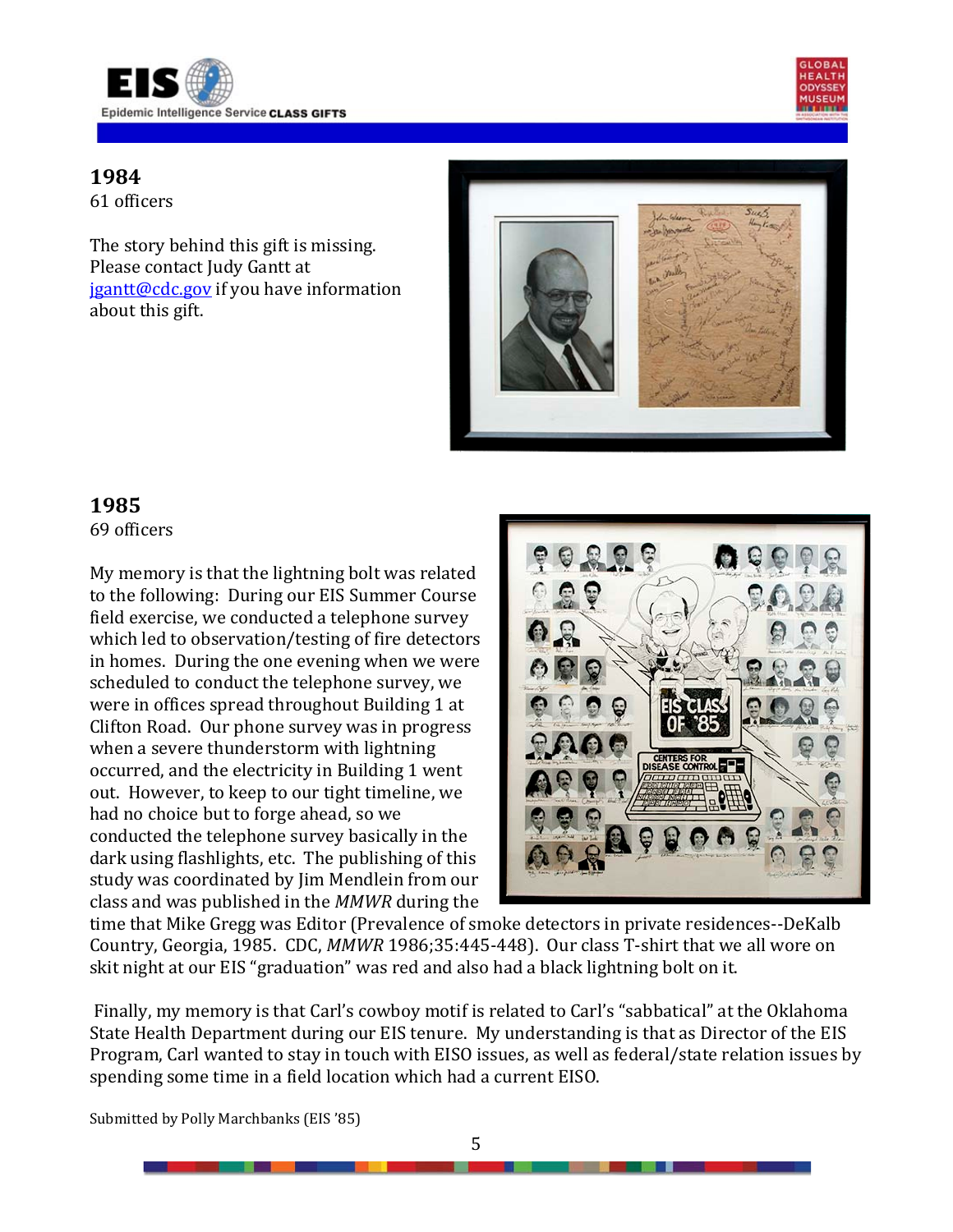





The use of a PC as iconic of the EIS 85 experience is because we beta tested the very first (MS-DOS) version of Epi Info. We analyzed data from our field project in the small amphitheater of the main building at Clifton Rd (now the Roybal campus). Epi Info was installed in several PCs (with 5 ¼ floppy disks and "luggable" Compaqs with "huge" 20MB hard disk drives!).

Submitted by Jose Becerra (EIS '85)

#### **1986**

51 officers

The story behind this gift is missing. Please contact Judy Gantt a[t jgantt@cdc.gov](mailto:jgantt@cdc.gov) if you have information about this gift.

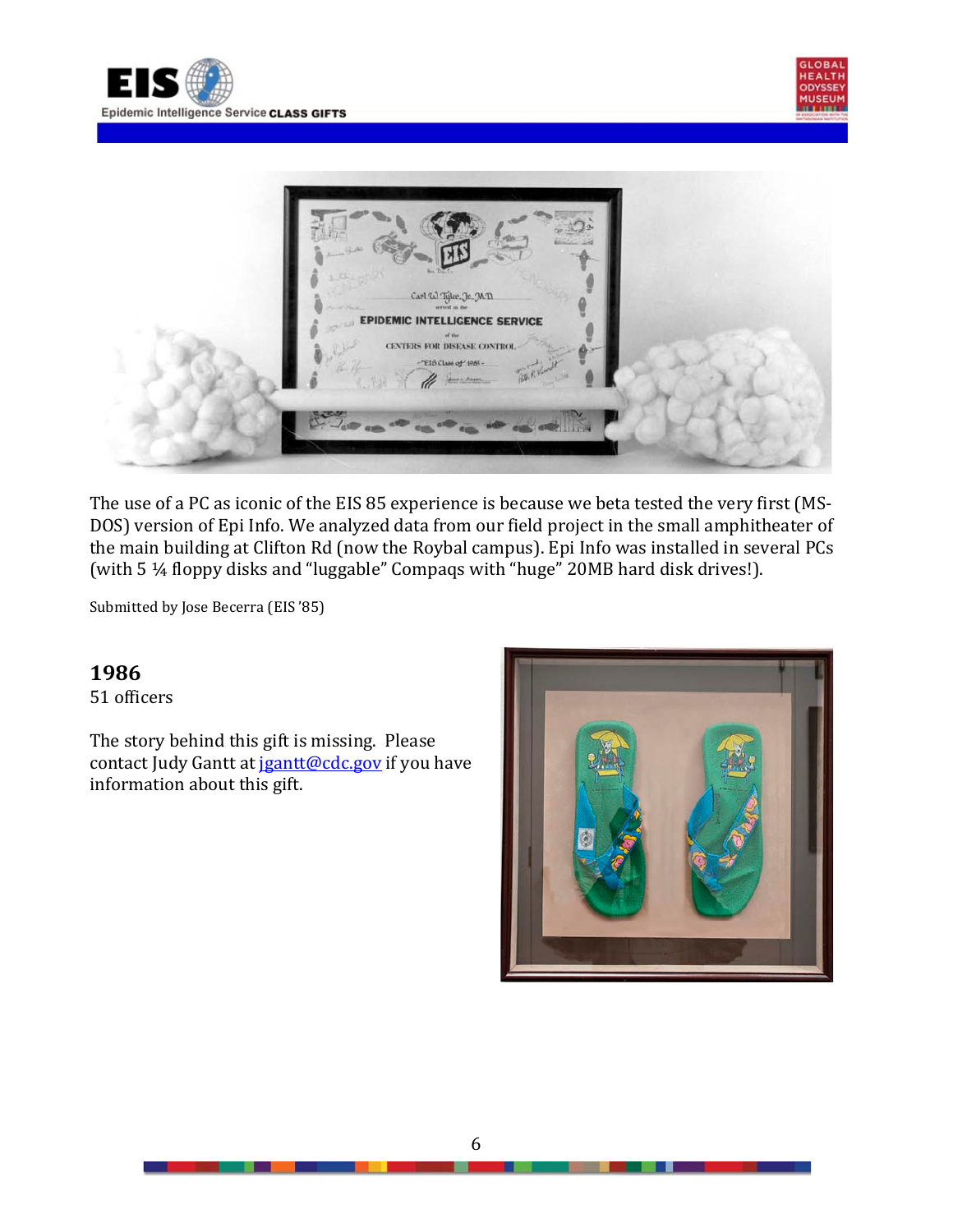



64 officers

The story behind this gift is missing. Please contact Judy Gantt a[t jgantt@cdc.gov](mailto:jgantt@cdc.gov) if you have information about this gift.



# **1988**

68 officers

The collage uses EIS photos of all of the people in our class. The photos on the ship are of the staff whose assignments were in Atlanta; on the dingy were the folks in field positions; and on the life preserver were the two who had DC area assignments.

The inspiration was based on the

theme for the class skit, which was called the "HHS Pinafore."

Submitted by Christine Branche (EIS '88)

There were several cruise ship outbreaks that EIS members of the class of 1988 contributed to investigating, and so the cruise ship montage was a convenient way to get the photos of each member displayed in the class gift. I don't remember any particular outbreak that was exceptionally large or newsworthy, but the graphics people at CDC helped put the montage together for us.

Submitted by Anne Schuchat (EIS '88)